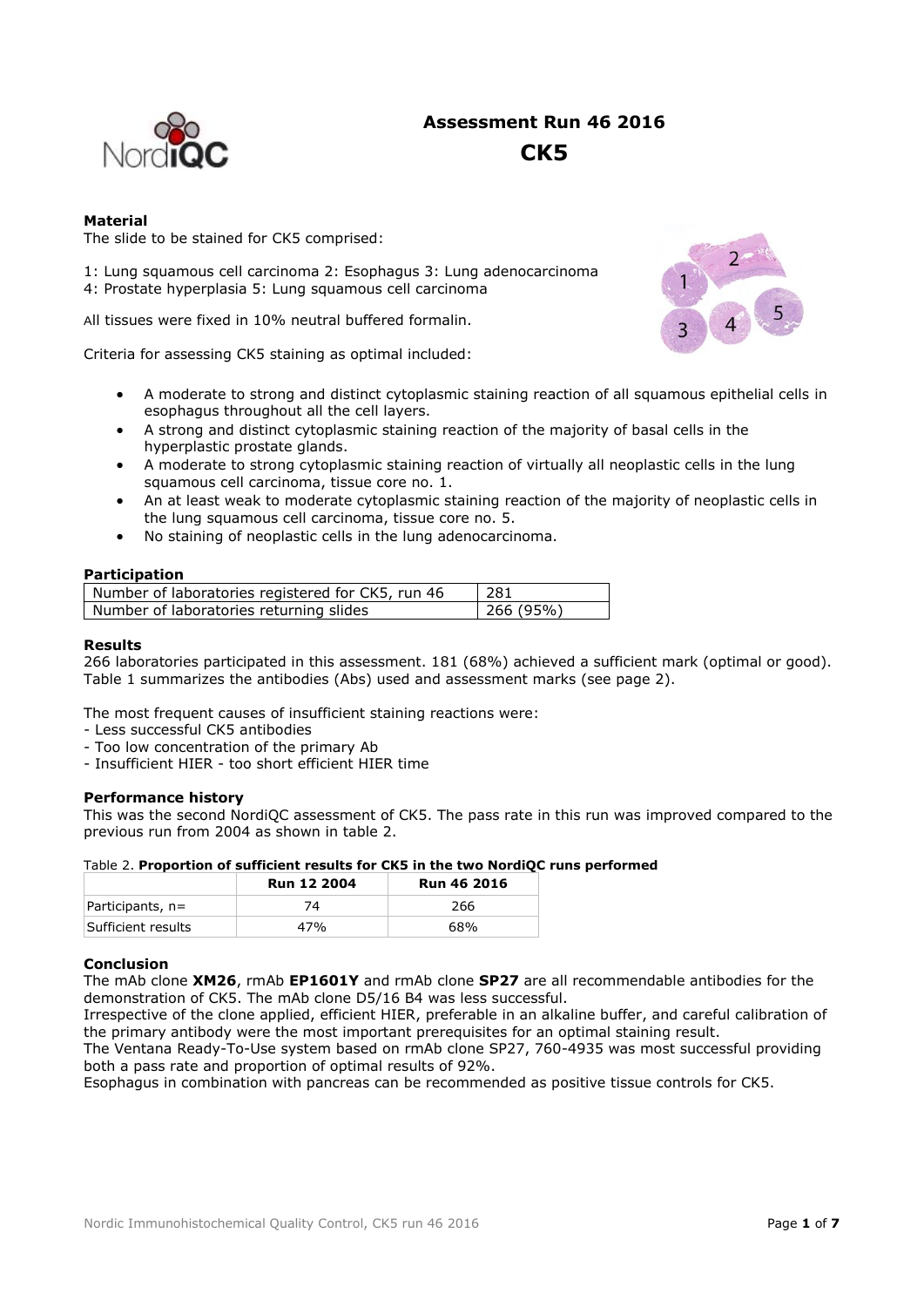## Table 1. **Antibodies and assessment marks for CK5, run 46**

| Concentrated antibodies                 | n.                                                                             | Vendor                                                                                                     |                |                | Optimal Good Borderline Poor |              | Suff. <sup>1</sup>           | Suff.<br>OPS <sup>2</sup> |
|-----------------------------------------|--------------------------------------------------------------------------------|------------------------------------------------------------------------------------------------------------|----------------|----------------|------------------------------|--------------|------------------------------|---------------------------|
| mAb clone 10C11E6                       | $\mathbf{1}$                                                                   | Immunologic                                                                                                | 0              | $\mathbf{1}$   | $\mathbf 0$                  | 0            | $\overline{\phantom{a}}$     |                           |
| mAb clone D5/16 B4                      | 74<br>$\mathbf{1}$<br>6<br>3<br>$\mathbf{1}$<br>$\overline{2}$<br>$\mathbf{1}$ | Dako/Agilent<br>Invitrogen<br>Cell Marque<br>Zytomed<br>Thermo Scientific<br><b>Biocare</b><br>Immunologic | 21             | 34             | 28                           | 5            | 63%                          | 66%                       |
| mAb BS42                                | $\mathbf{1}$                                                                   | Nordic Biosite                                                                                             | $\mathbf{1}$   | $\Omega$       | $\mathbf 0$                  | 0            | $\overline{a}$               |                           |
| mAb clone XM26                          | 49<br>$\overline{2}$<br>$\mathbf{1}$                                           | Leica/Novocastra<br>Zytomed<br>Sanbio                                                                      | 25             | 15             | 11                           | $\mathbf{1}$ | 77%                          | 79%                       |
| mAb clone XM26/LL002                    | $\mathbf{1}$                                                                   | Zytomed                                                                                                    | 0              | $\mathbf{1}$   | $\mathbf 0$                  | 0            | $\overline{a}$               | $\blacksquare$            |
| rmAb clone EP1601Y                      | 8<br>$\mathbf{1}$                                                              | Cell Marque<br><b>Biocare</b>                                                                              | 6              | 3              | $\mathbf 0$                  | 0            | 100%                         | 100%                      |
| rmAb clone SP27                         | 3                                                                              | Immunologic                                                                                                | 3              | $\Omega$       | $\mathbf 0$                  | 0            | $\overline{a}$               |                           |
| Ready-To-Use antibodies                 |                                                                                |                                                                                                            |                |                |                              |              |                              |                           |
| mAb clone D5/16 B4<br>1072              | $\mathbf{1}$                                                                   | Monosan                                                                                                    | 0              | 1              | $\mathbf 0$                  | 0            | $\overline{a}$               |                           |
| mAb clone D5/16 B4<br><b>BMS017</b>     | 1                                                                              | Zytomed                                                                                                    | 0              | $\mathbf{1}$   | 0                            | 0            | $\overline{\phantom{a}}$     |                           |
| mAb clone D5/16 B4<br><b>IR/IS780</b>   | 36                                                                             | Dako/Agilent                                                                                               | $\mathbf{1}$   | 8              | 22                           | 5            | 25%                          | 67%                       |
| mAb D5/16 B4<br><b>GA780</b>            | 11                                                                             | Dako/Agilent                                                                                               | $\mathbf{1}$   | 8              | $\overline{2}$               | 0            | 82%                          | 82%                       |
| mAb clone D5/16 B4<br>790-4554          | 38                                                                             | Ventana/Roche/Cell Marque                                                                                  | 15             | 15             | 5                            | 3            | 79%                          | 85%                       |
| mAb clone XM26<br><b>PA0468</b>         | $\overline{2}$                                                                 | Leica/Novocastra                                                                                           | 0              | $\overline{2}$ | $\mathbf 0$                  | 0            | $\overline{\phantom{a}}$     |                           |
| mAb clone XM26<br><b>PM234</b>          | $\mathbf{1}$                                                                   | <b>Biocare</b>                                                                                             | 0              | $\mathbf{1}$   | $\mathbf 0$                  | 0            | $\qquad \qquad \blacksquare$ |                           |
| rmAb clone<br>EP1601Y/LL002<br>760-4939 | $\mathbf{1}$                                                                   | Ventana/Cell Marque                                                                                        | 1              | 0              | 0                            | 0            |                              |                           |
| rmAb clone<br>EP1601Y/LL002<br>905H-8   | 3                                                                              | Cell Marque                                                                                                | $\mathbf{1}$   | 1              | $\mathbf{1}$                 | 0            |                              |                           |
| rmAb clone EP1601Y<br>305R-18           | $\overline{2}$                                                                 | Cell Marque                                                                                                | 0              | $\mathbf{1}$   | $\mathbf{1}$                 | 0            | $\overline{\phantom{a}}$     |                           |
| rmAb clone EP24/EP67<br>MAD-000651QD    | $\overline{2}$                                                                 | Master Diagnostica                                                                                         | $\overline{2}$ | 0              | 0                            | 0            | $\overline{\phantom{a}}$     | $\overline{\phantom{a}}$  |
| rmAb clone SP27<br>760-4935             | 12                                                                             | Ventana / Cell Marque                                                                                      | 11             | 0              | $\mathbf{1}$                 | 0            | 92%                          | 92%                       |
| rmAb clone SP27<br><b>RMA-0612</b>      | $\mathbf{1}$                                                                   | Maixin                                                                                                     | 0              | 0              | $\mathbf{1}$                 | 0            | $\overline{\phantom{a}}$     | $\overline{\phantom{a}}$  |
| Total                                   | 266                                                                            |                                                                                                            | 88             | 92             | 72                           | 14           | $\overline{\phantom{a}}$     |                           |
| Proportion                              |                                                                                |                                                                                                            | 33%            | 35%            | 27%                          | 5%           | 68%                          |                           |

1)Proportion of sufficient stains (optimal or good).

2) Proportion of sufficient stains with optimal protocol settings only, see below.

# **Detailed analysis of CK5, Run 46**

The following protocol parameters were central to obtain optimal staining:

#### **Concentrated antibodies**

mAb clone **D5/16 B4**: Protocols with optimal results were typically based on HIER using Target Retrieval Solution (TRS) pH 9 (Dako) (2/3)\*, Target Retrieval Solution (TRS) pH 9 (3-in-1)(Dako) (3/6), Cell Conditioning 1 (CC1, Ventana) (13/50), Tris-EDTA pH 9 (2/3) or Citrate pH 6 (1/2) as retrieval buffer. The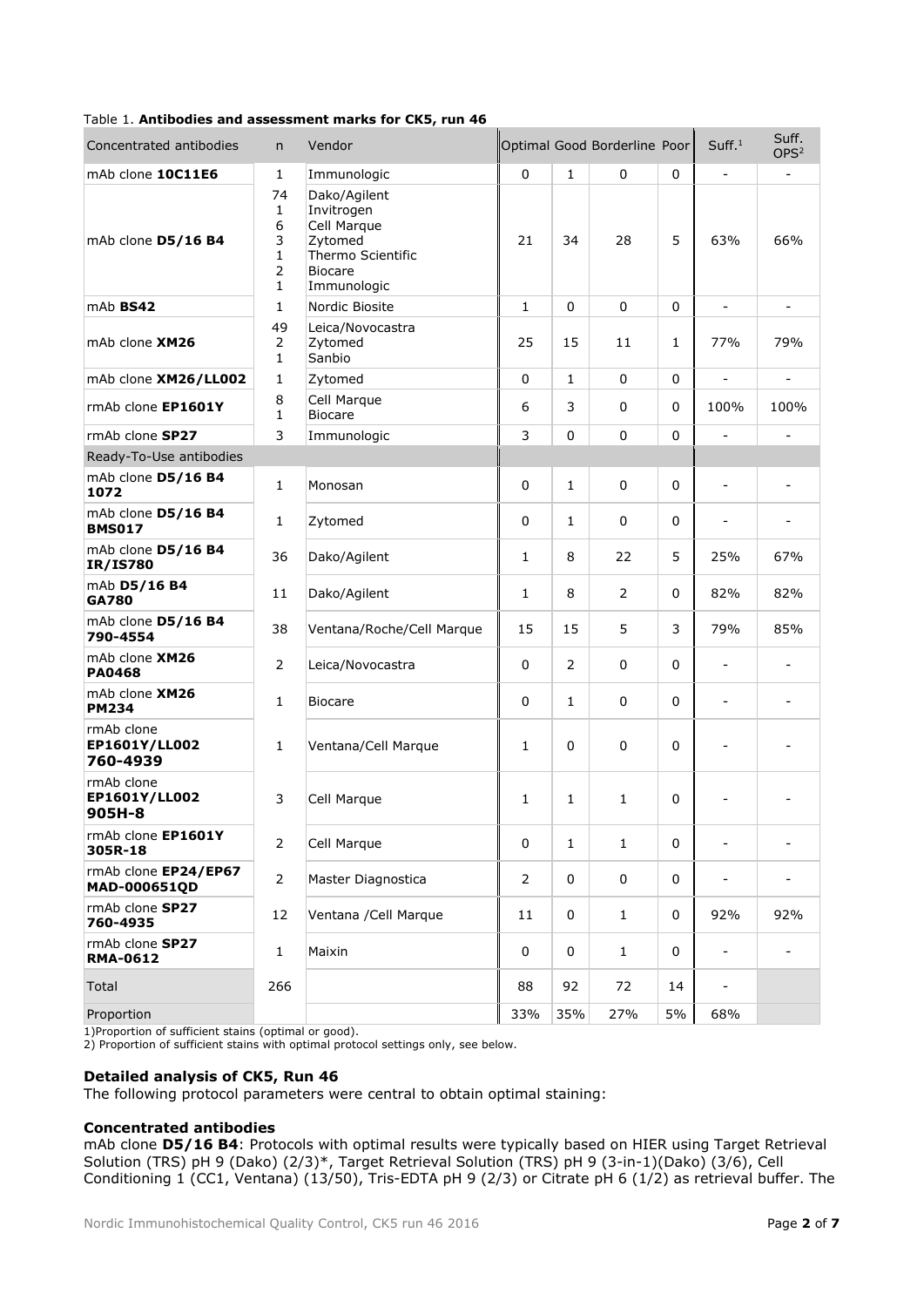mAb was typically diluted in the range of 1:20-1:200. Using these protocol settings, 44 of 67 (66%) laboratories produced a sufficient staining result (optimal or good). \* (number of optimal results/number of laboratories using this HIER buffer)

mAb clone **XM26**: Protocols with optimal results were typically based on HIER using Target Retrieval Solution (TRS) pH 9 (Dako) (2/5), Target Retrieval Solution (TRS) pH 9 (3-in-1)(Dako) (5/6), Cell Conditioning 1 (CC1, Ventana) (7/21), Bond Epitope Retrieval Solution 2 (BERS2, Leica) (7/10), Tris-EDTA pH 9 (4/1) or Citrate pH 6 (1/2) as retrieval buffer. The mAb was typically diluted in the range of 1:20- 1:200. Using these protocol settings, 34 of 43 (79%) laboratories produced a sufficient staining result.

mAb clone **BS42**: One protocol with an optimal result was based on HIER using Tris-EGTA/EDTA pH 9 (efficient heating time 20 min. at 98°C), 30 min. incubation of the primary Ab, a titre of 1:100 and BioSiteHisto Plus HRP Polymer anti-Mouse kit (KDB-10007, Nordic Biosite) as detection system.

rmAb clone **EP1601Y:** Protocols with optimal results were based on HIER using Target Retrieval Solution (TRS) pH 9 (Dako) (4/4), Bond Epitope Retrieval Solution 2 (BERS2, Leica) (1/1) as retrieval buffer. The rmAb was diluted in the range of 1:50-1:200. Using these protocol settings, 8 of 8 (100%) laboratories produced a sufficient staining result.

rmAb clone **SP27:** Protocols with optimal results were based on HIER using Target Retrieval Solution (TRS) pH 9 (Dako) (1/1), Cell Conditioning 1 (CC1, Ventana) (2/2) as retrieval buffer. The rmAb was diluted in the range of 1:50-1:250. Using these protocol settings, 3 of 3 (100%) laboratories produced a sufficient staining result.

Table 3. **Proportion of optimal results for CK5 for the two most commonly used antibodies as concentrate on the 3 main IHC systems\***

| Concentrated             | <b>Dako</b>                   |                          | Ventana                     |                          | Leica             |                          |  |
|--------------------------|-------------------------------|--------------------------|-----------------------------|--------------------------|-------------------|--------------------------|--|
| antibodies               | Autostainer /<br><b>Omnis</b> |                          | <b>BenchMark XT / Ultra</b> |                          | Bond III /<br>Max |                          |  |
|                          | <b>TRS pH 9.0</b>             | <b>TRS pH 6.1</b>        | $CC1$ pH $8.5$              | $CC2$ pH $6.0$           | ER2 pH 9.0        | ER1 pH 6.0               |  |
| mAb clone<br>D5/16 B4    | $5/17**$ (29%)                | $\overline{\phantom{a}}$ | 13/50 (26%)                 | $\overline{\phantom{a}}$ | $0/5(0\%)$        | $\overline{\phantom{a}}$ |  |
| mAb clone<br><b>XM26</b> | 9/16(56%)                     | $\overline{\phantom{a}}$ | 7/21 (33%)                  | $\overline{\phantom{a}}$ | 7/10 (70%)        | $\overline{\phantom{0}}$ |  |

\* Antibody concentration applied as listed above, HIER buffers and detection kits used as provided by the vendors of the respective systems.

\* (number of optimal results/number of laboratories using this buffer)

# **Ready-To-Use antibodies and corresponding systems**

mAb clone **D5/16 B4**, product no. **IR/IS780**, Dako, Autostainer Link:

One protocol with an optimal result was based on HIER using Target Retrieval Solution (TRS) pH 9 (3-in-1)(Dako) (1/32), efficient heating time 20 min. at 97°C, 20 min. incubation of the primary Ab and FLEX+ as detection system. Using these protocol settings, 4 of 6 (67%) laboratories produced a sufficient staining result.

## mAb clone **D5/16 B4**, product no. **GA621**, Dako, Omnis:

One protocol with an optimal result was based on HIER using Target Retrieval Solution (TRS) pH 9 (Dako) (1/10), efficient heating time 30 min. at 97°C, 20 min. incubation of the primary Ab and FLEX as detection system. Using these protocol settings, 9 of 11 (82%) laboratories produced a sufficient staining result.

mAb clone **D5/16 B4**, product no. **790-4554**, Ventana/Cell Marque, BenchMark:

Protocols with optimal results were typically based on HIER using Cell Conditioning 1, efficient heating time 30-64 min. and 16-32 min. incubation of the primary Ab. UltraView (760-500) +/- amplification kit or OptiView (760-700) were used as detection systems. Using these protocol settings, 28 of 33 (85%) laboratories produced a sufficient staining result.

## rmAb clone **EP1601Y/LL002**, product no. **760-4939**, Ventana, BenchMark:

One protocol with an optimal result was based on HIER using Cell Conditioning 1, efficient heating time 32 min., 32 min. incubation of the primary Ab and OptiView (760-700) as detection system.

# rmAb clone **EP24/EP67**, product no. **MAD-000651QD-7/N**, Master Diagnostica, LabVision:

Protocols with optimal results were based on HIER using EDTA/EGTA pH 8, efficient heating time 20 min. at 95-97°C, 10 min. incubation of the primary Ab and (MAD-000237QK/N) as detection system. Using these protocol settings, 2 of 2 (100%) laboratories produced a sufficient staining result.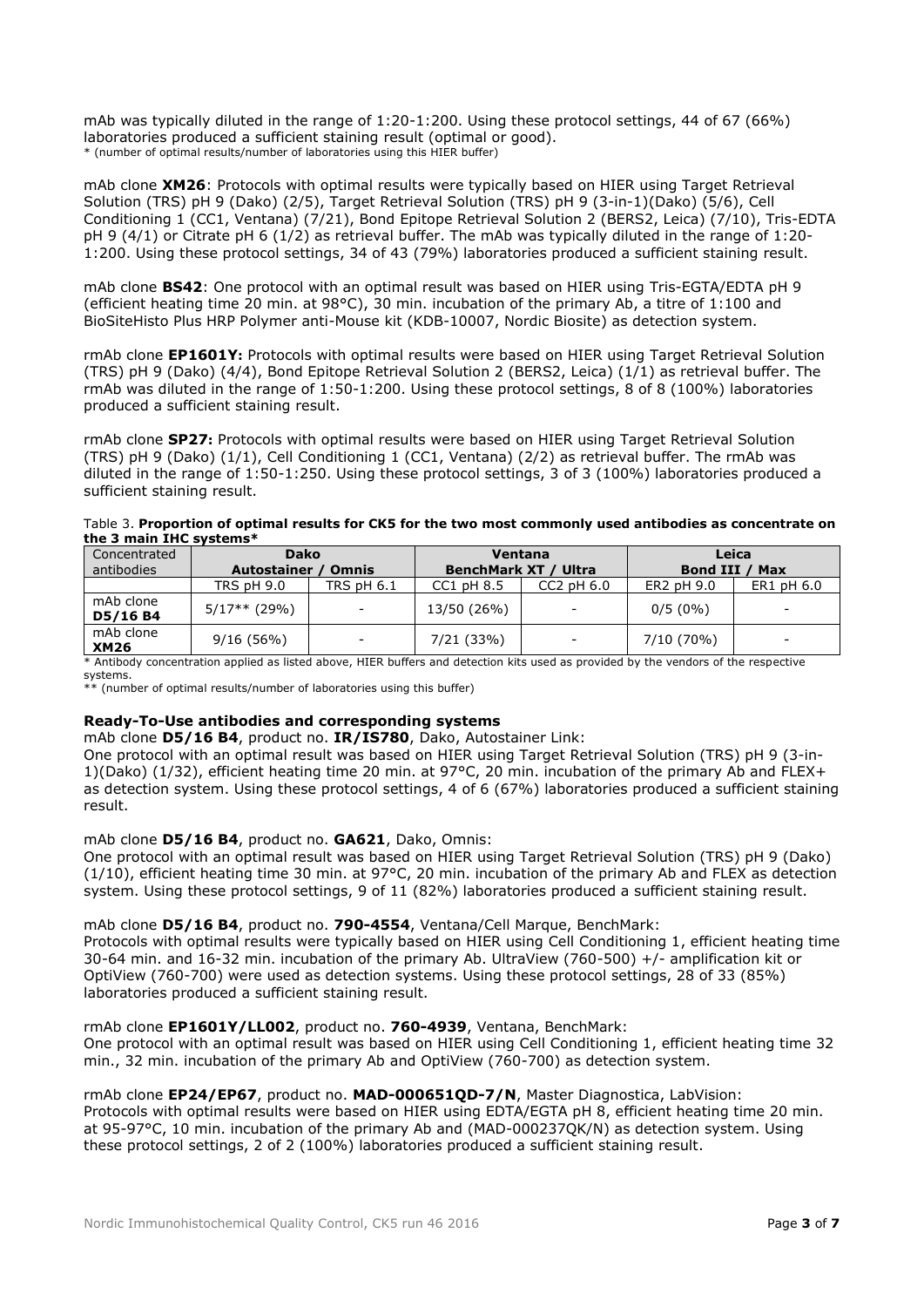rmAb clone **SP27**, product no. **760-4935**, Ventana, BenchMark GX/XT/Ultra:

Protocols with optimal results were typically based on HIER using Cell Conditioning 1, efficient heating time 24-64 min. and 16-32 min. incubation of the primary Ab. UltraView (760-500) or OptiView (760-700) were used as detection systems. Using these protocol settings, 11 of 12 (92%) laboratories produced a sufficient staining result.

### **Comments**

In this second NordiQC assessment of CK5, the prevalent feature of an insufficient result was a too weak or false negative staining reaction of cells and structures expected to be demonstrated. This pattern was observed in 93% of the insufficient results (80 of 86). The remaining insufficient results were characterized by a poor signal-to-noise ratio or a false positive staining reaction.

Virtually all laboratories were able to demonstrate CK5 in high level antigen expressing structures such as neoplastic cells of the lung squamous cell carcinoma, tissue core no. 1 and squamous epithelial cells of esophagus. Demonstration of CK5 in low level antigen expressing structures as neoplastic cells of the lung squamous cell carcinoma, tissue core no. 5 was significantly more challenging and required a carefully calibrated protocol.

The well-established mAb clones D5/16 B4 and XM26 for CK5/6 and CK5, respectively, were two most widely used Abs.

Within a laboratory developed (LD) assay, mAb clone XM26 was most successful and optimal results could be obtained on all three main IHC platforms from Dako, Leica and Ventana, see table 3. The two main prerequisites for a sufficient staining were efficient HIER typically in an alkaline buffer and careful calibration of the titre of the primary Ab. Use of 3-step polymer/multimer based detection systems seemed to provide higher proportions of optimal results compared to 2-step polymer/multimer based systems. mAb clone D5/16 B4 in a LD assay showed inferior performance compared to XM26, as a reduced proportion of both sufficient and optimal results was seen. As for XM26, HIER in an alkaline buffer and 3 step polymer/multimer based detection systems were main requirements for an optimal staining result. However, despite identical and optimal protocol settings were applied for the two clones, D5/16 B4 provided a reduced proportion of cells demonstrated in the lung squamous cell carcinoma, tissue core no. 5 compared to level expected and seen for the other successful Abs for CK5. Simultaneously, it was noticed that mAb clone D5/16 B4, Dako, occasionally showed an inferior performance especially on the Bond IHC stainer, Leica. A distinct aberrant cytoplasmic staining reaction was thus seen in the colon adenocarcinoma and most likely caused by MAG reaction (Mouse Ascites Golgi). Dako provides the mAb as an ascites format and it is well-known that this aberrant MAG reaction can be seen in tissues of blood-type A.

Interestingly, the three recently launched Abs for CK5, mAb clone BS42 and rmAbs clones EP1601Y and SP27 grouped together provided a pass pate of 100% (13 of 13) of which 71% was optimal. All three clones, and in particular rmAb clone SP27, seemed to increase the analytical sensitivity for CK5 compared to both mAb clone XM26 and in particular for mAb clone D5/16 B4. In this assessment and the material included, the same analytical specificity as seen for the established clones was observed. Additional studies must be performed to evaluate the level of sensitivity and specificity for the newly introduced clones. At this point all three clones seem very promising for IHC demonstration of CK5.

In this assessment, the Ventana Ready-To-Use system based on rmAb clone SP27 (760-4935) was most successful and provided a pass rate and proportion of optimal results of 92% (11 of 12) Optimal results could both be obtained using the protocol recommendations given by Ventana and by laboratory modified protocol settings (typically adjusting HIER time and/or incubation time of the primary Ab.

The Dako RTU systems based on mAb clone D5/16 B4, IR/IS780 and GA780 both provided a reduced proportion of optimal results compared to corresponding LD assays based on same clone. The Omnis RTU system gave a higher proportion of sufficient results compared to the Autostainer RTU system. Only a laboratory modified protocol based on FLEX+ as detection system provided an optimal result on the Autostainer system.

#### **Controls**

Esophagus can be recommended as positive tissue control for CK5. Virtually all squamous epithelial cells must show a moderate to strong cytoplasmic staining reaction in all cell layers. The most superficial cells may show a reduced staining reaction, whereas basal cells will display the strongest intensity. As esophagus does not contain any reliable structures with low level CK5 expression, supplemental positive tissues may be required. This is needed to identify and monitor an adequately calibrated protocol for the purpose to demonstrate CK5 in neoplastic tissues with a reduced CK5 expression as seen in this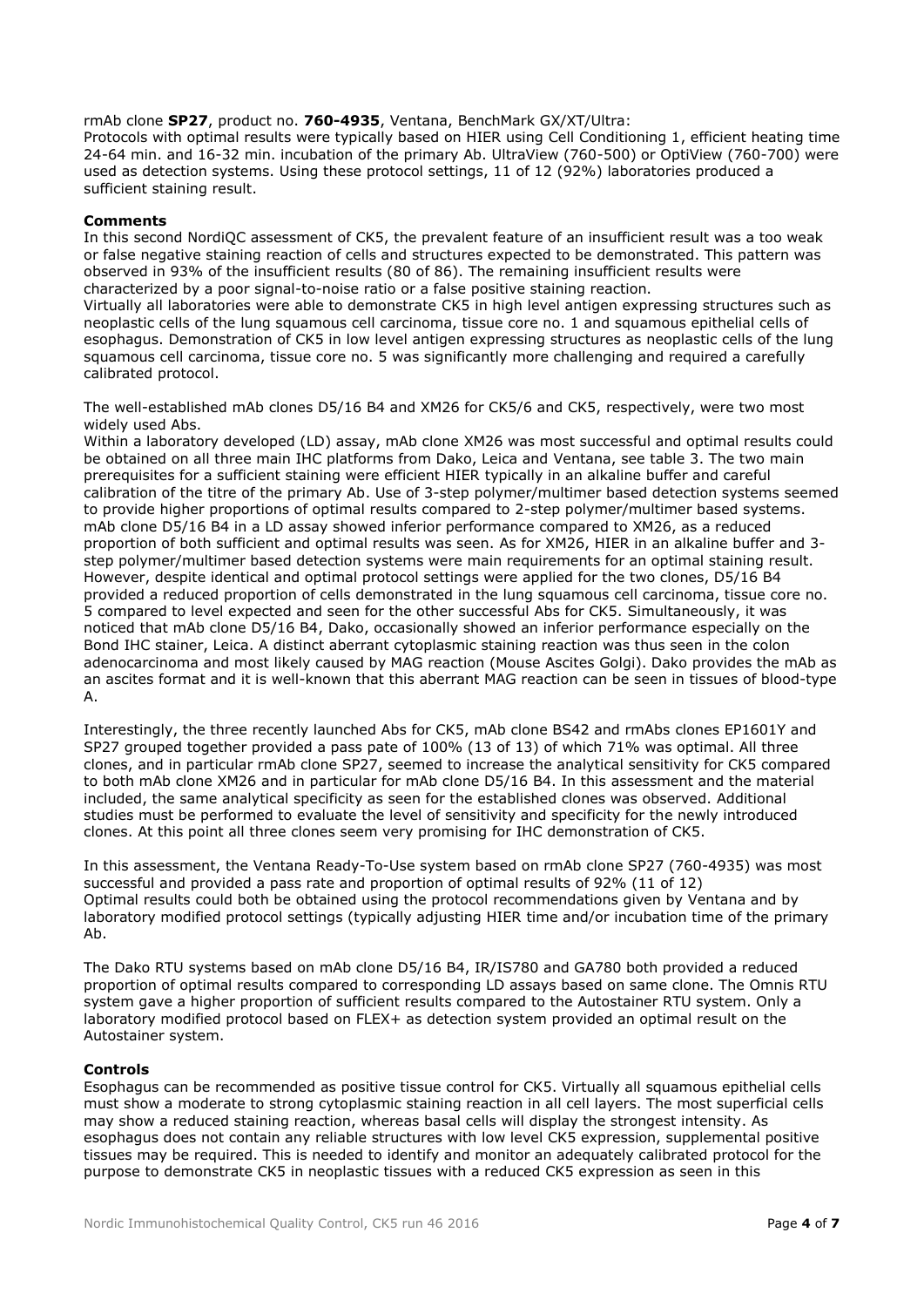assessment for the lung squamous cell carcinoma, tissue core no 5. As a supplement to esophagus, pancreas can be used as positive tissue control. This is recommended in the new guidelines published by the International Ad Hoc Expert Committee<sup>1</sup>. In pancreas, scattered columnar epithelial cells of intercalated ducts must show a weak to moderate predominantly membranous staining reaction. Liver or appendix can be used as negative tissue control, in which no staining reaction of hepatocytes or epithelial cells should be seen.

<sup>1</sup>Torlakovic EE, Nielsen S, Francis G, Garratt J, Gilks B, Goldsmith JD, Hornick JL, Hyjek E, Ibrahim M, Miller K, Petcu E, Swanson PE, Zhou X, Taylor CR, Vyberg M. Standardization of positive controls in diagnostic immunohistochemistry: recommendations from the International Ad Hoc Expert Committee. Appl Immunohistochem Mol Morphol. 2015 Jan;23(1):1-18. doi: 10.1097/PAI.0000000000000163. Review. PubMed PMID: 25474126.



# Fig. 1a

Optimal staining for CK5 of the esophagus using the mAb clone XM26 optimally calibrated and with HIER in an alkaline buffer.

Virtually all the squamous epithelial cells show a distinct, moderate to strong cytoplasmic staining reaction. A weak hue of the stromal compartment in the close vicinity of the basal epithelial cells is seen, most likely caused by chromogen diffusion.





Staining for CK5 of the esophagus based on the mAb clone XM26 with a protocol giving a too low analytical sensitivity, most likely caused by a too low titre of the primary Ab and insufficient HIER - same field as in Fig. 1a.

The intensity of cells demonstrated is reduced compared o the level expected and obtained in Fig. 1a. Also compare with Figs. 2b - 4b, same protocol.



# Fig. 2a

Optimal staining for CK5 of the prostate hyperplasia using same protocol as in Fig. 1a.

Virtually all the basal cells decorating the glands show a strong and distinct cytoplasmic staining reaction. No background staining is seen.



# Fig. 2b

Insufficient staining for CK5 of the prostate hyperplasia using same protocol as in Fig. 1b – same field as in Fig. 2a.

The basal cells show a weak and equivocal staining reaction and the identification of these cells is compromised complicating the intereptation.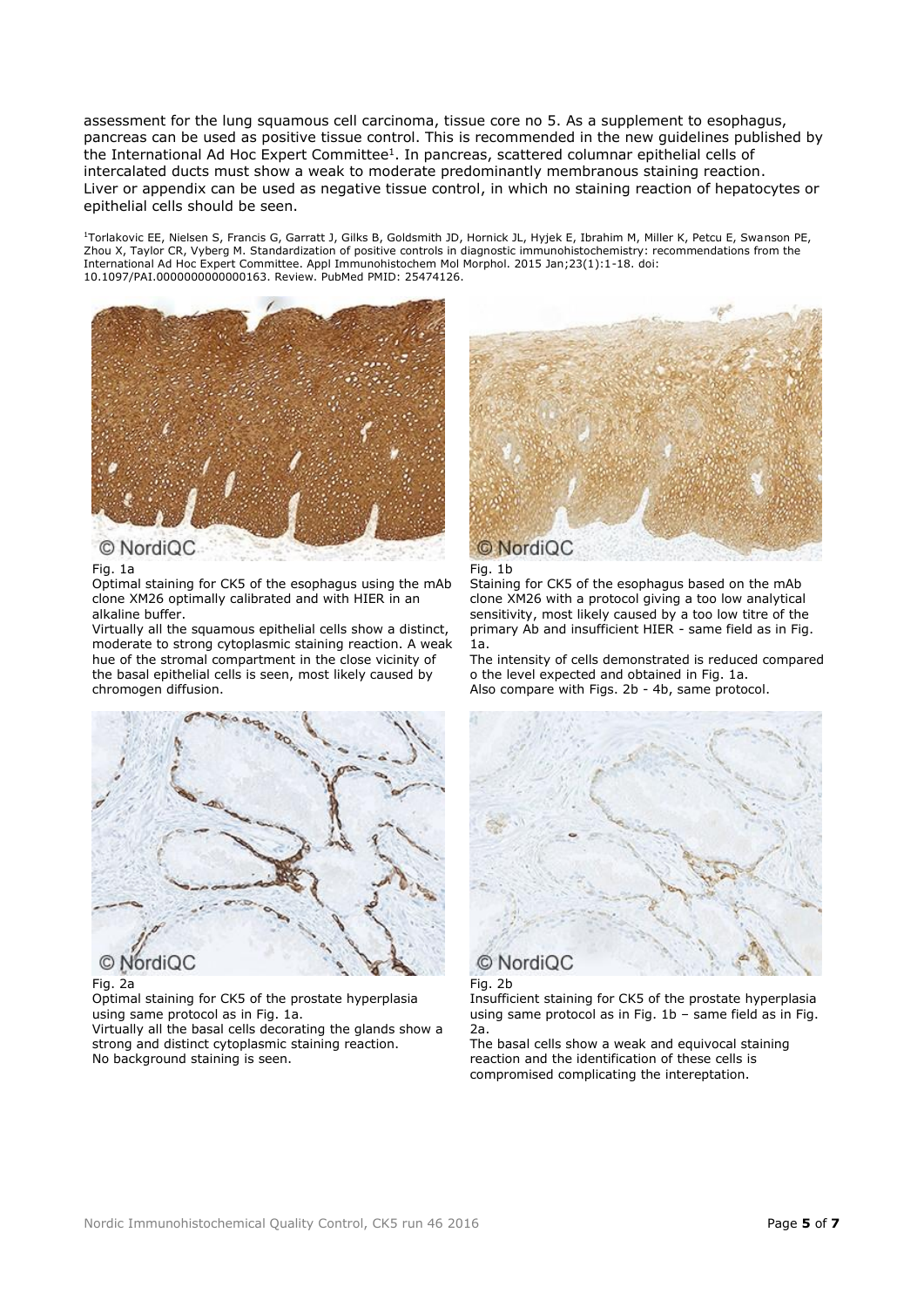

#### Fig. 3a

Optimal staining for CK5 of the lung squamous cell carcinoma, tissue core no. 1 using same protocol as in Figs. 1a and 2b.

Virtually all the neoplastic cells show a strong cytoplasmic staining reaction.

No background staining is seen.



Fig. 4a

Optimal staining for CK5 of the lung squamous cell carcinoma, tissue core no. 5 using same protocol as in Figs. 1a - 3a.

A moderate and distinct cytoplasmic staining reaction is seen in the vast majority of neoplastic cells.



### Fig. 3b

Staining for CK5 using same insufficient protocol as in Figs. 1b and 2b – same field as in Fig. 3a. The vast majority of the neoplastic cells are demonstrated, but the intensity is reduced compared to the optimal result shown in Fig. 2b. Also compare with Fig. 4b – same protocol.





Insufficient staining for CK5 of the lung squamous cell carcinoma, tissue core no. 5 using same protocol as in Figs. 1b - 3b – same field as in Fig. 4a. Only dispersed neoplastic cells show a faint staining reaction.